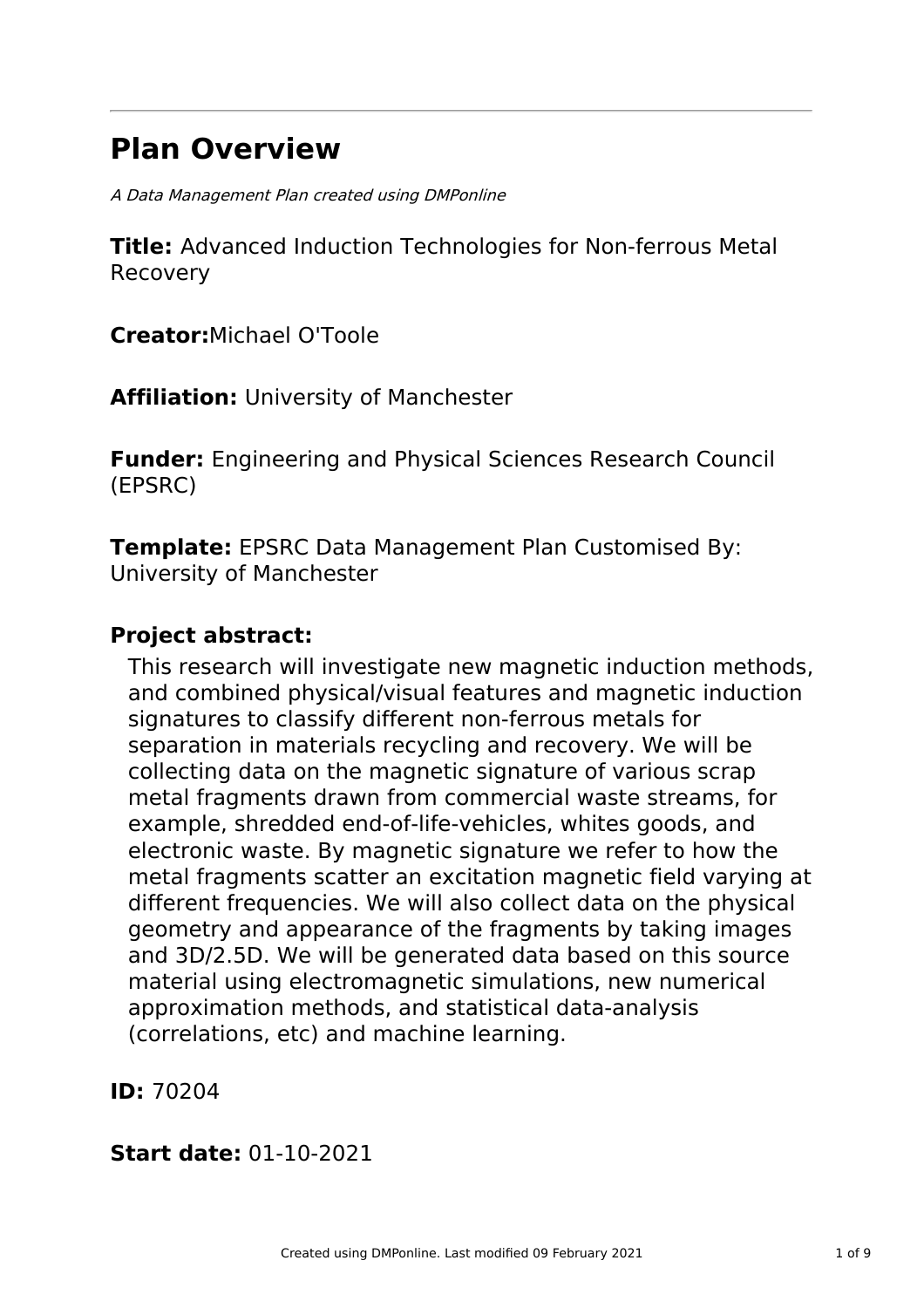# **End date:** 30-09-2024

# **Last modified:** 09-02-2021

# **Copyright information:**

The above plan creator(s) have agreed that others may use as much of the text of this plan as they would like in their own plans, and customise it as necessary. You do not need to credit the creator(s) as the source of the language used, but using any of the plan's text does not imply that the creator(s) endorse, or have any relationship to, your project or proposal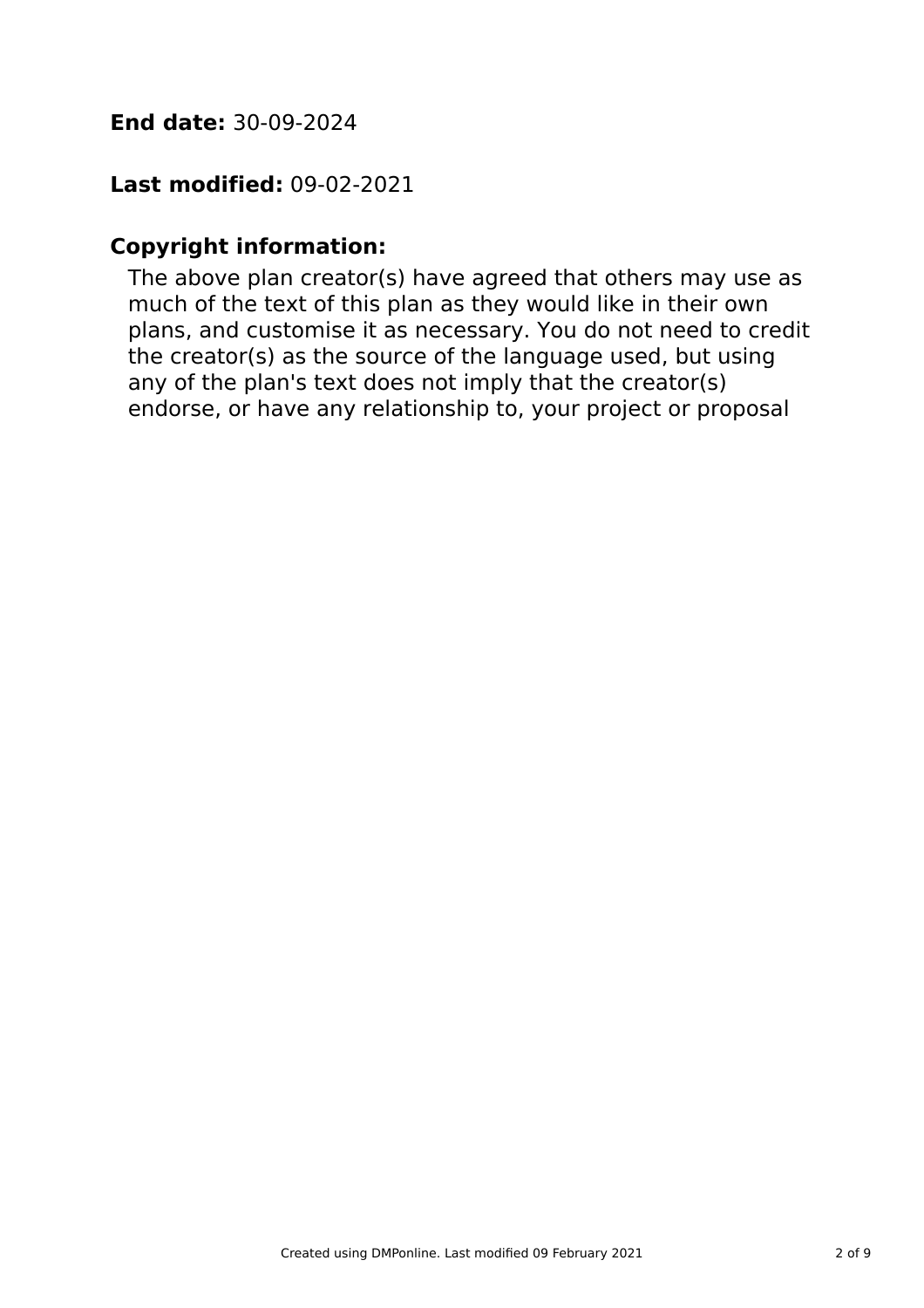# **Advanced Induction Technologies for Nonferrous Metal Recovery**

# **Manchester Data Management Outline**

### **1. Will this project be reviewed by any of the following bodies (please select all that apply)?**

• Funder

### **2. Is The University of Manchester collaborating with other institutions on this project?**

No – only institution involved

## **3. What data will you use in this project (please select all that apply)?**

• Acquire new data

### **4. Where will the data be stored and backed-up during the project lifetime?**

Other storage system (please list below)

Online repositories.

Dropbox for business folder.

## **5. If you will be using Research Data Storage, how much storage will you require?**

• Not applicable

## **6. Are you going to be working with a 3rd party data provider?**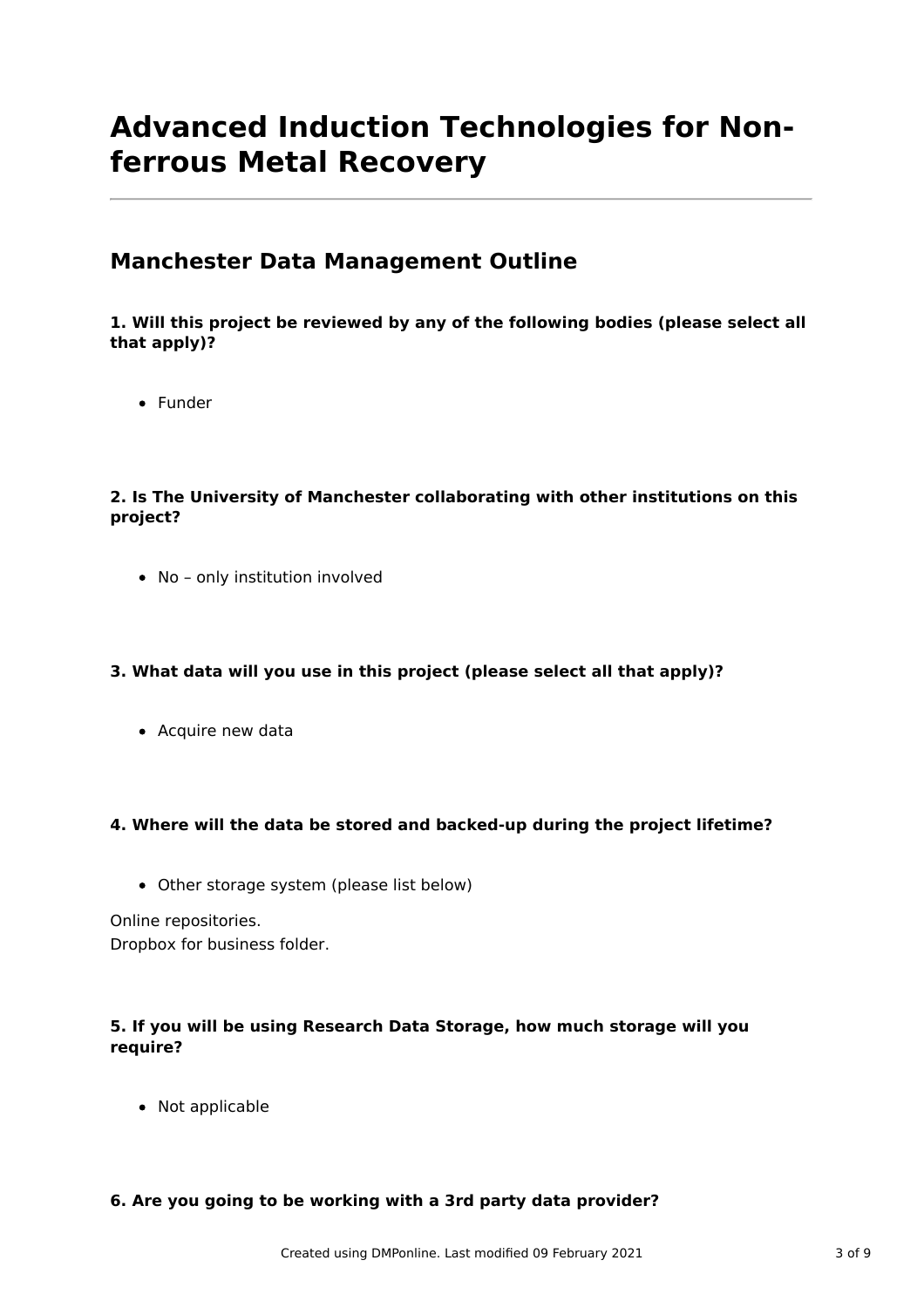• No

### **7. How long do you intend to keep your data for after the end of your project (in years)?**

 $\bullet$  11 - 20 years

Desktop machines. External hard-drive. Storage device such as CD. Online repository. Data will likely be superseded by this time.

### **Questions about personal information**

**Personal information, also known as personal data, relates to identifiable living individuals. Special category personal data is more sensitive information such as medical records, ethnic background, religious beliefs, political opinions, sexual orientation and criminal convictions or offences information. If you are not using personal data then you can skip the rest of this section.**

**Please note that in line with data [protection](http://www.staffnet.manchester.ac.uk/igo/data-protection/what-is-data-protection/) law (the General Data Protection Regulation and Data Protection Act 2018), personal information should only be stored in an identifiable form for as long as is necessary for the project; it should be pseudonymised (partially de-identified) and/or anonymised (completely de—identified) as soon as practically possible. You must obtain the appropriate ethical [approval](http://www.staffnet.manchester.ac.uk/services/rbess/governance/ethics/new-online-system-for-ethics-review-erm/) in order to use identifiable personal data.**

**8. What type of personal information will you be processing (please select all that apply)?**

No sensitive or personal data

### **9. How do you plan to store, protect and ensure confidentiality of the participants' information (please select all that apply)?**

Other (please list below in less than 100 words)

Not applicable

### **10. If you are storing personal information (including contact details) will you need to keep it beyond the end of the project?**

• Not applicable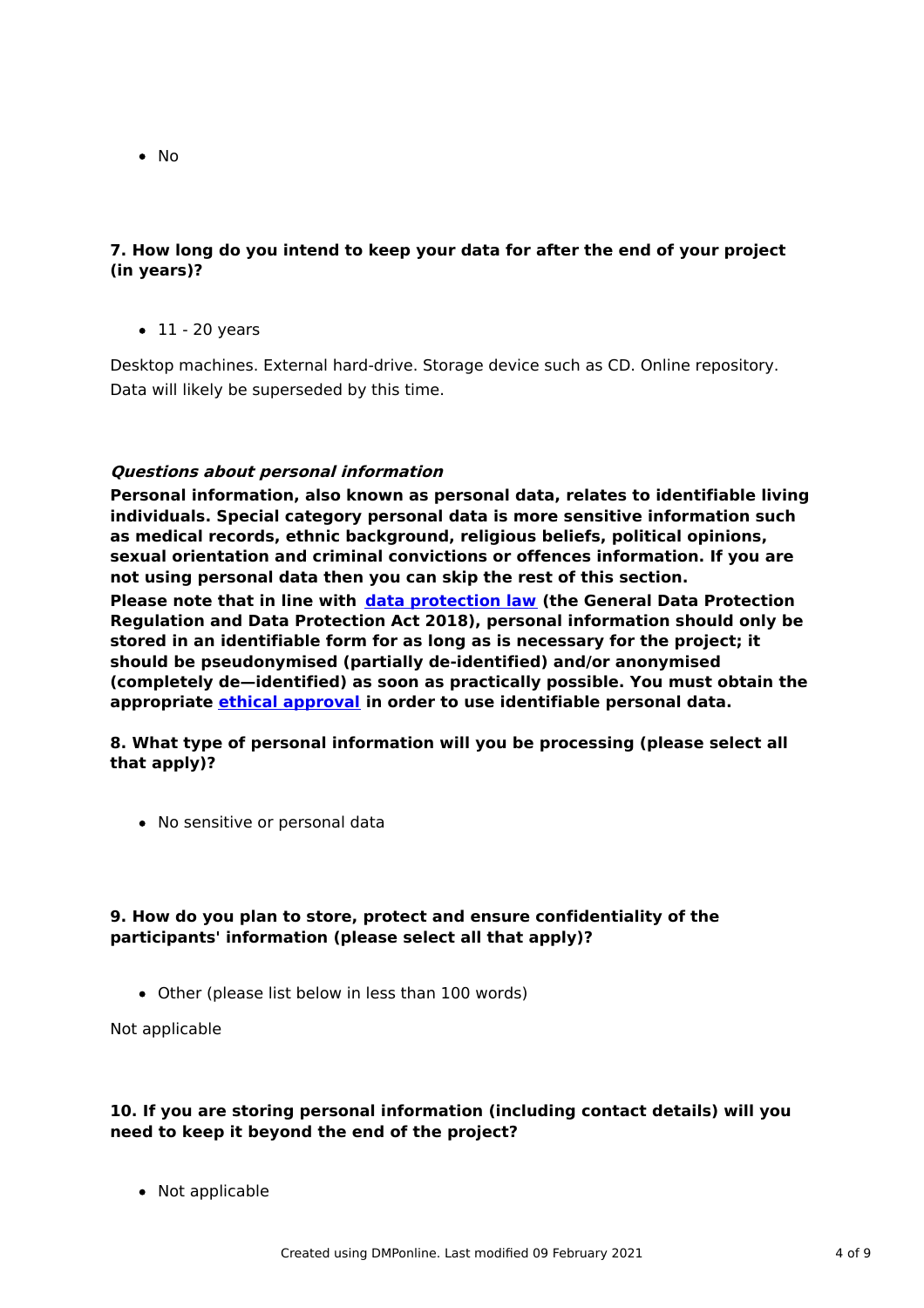**11. Will the participants' information (personal and/or sensitive) be shared with or accessed by anyone outside of the University of Manchester?**

• Not applicable

**12. If you will be sharing personal information outside of the University of Manchester will the individual or organisation you are sharing with be outside the EEA?**

• Not applicable

**13. Are you planning to use the personal information for future purposes such as research?**

 $\bullet$  No

#### **14. Who will act as the data custodian for this study, and so be responsible for the information involved?**

Michael O'Toole

#### **15. Please provide the date on which this plan was last reviewed (dd/mm/yyyy).**

2021-01-26

# **Data Collection**

#### **What data will you collect or create?**

Electromagnetic signatures and physical characteristics (material and geometry) of scrap metal fragments including the following:

**Experimental data** derived from testing using precision measurement instruments (e.g. Solartron impedance analyser, Vector Network Analyzers (VNAs)); data acquisition hardware (e.g. Red Pitatya); and other relevant hardware as acquired through the lifespan of the project. Raw data from such testing will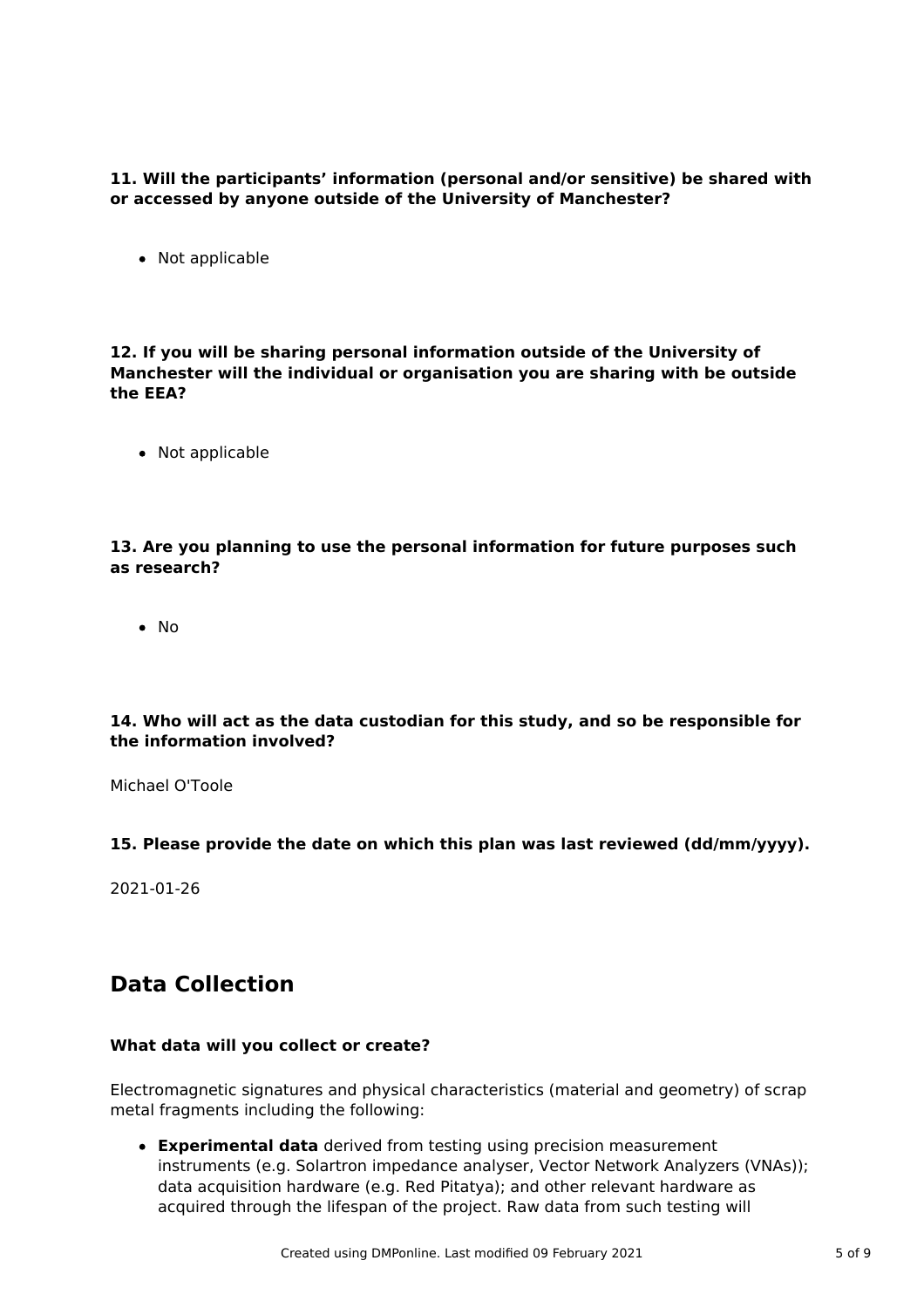typically be outputted in csv files prior to processing for secondary outputs (e.g. graphical representations; testing reports).

- **Modelling/simulation/programming data** generated using multiphysics engineering simulation and finite element solver software including COMSOL Multiphysics; Python; Ansys and MATLAB. Tabular raw data will be outputted in csv and text files prior to graphical interpretation. Programme specific file types will be converted to compiled binary files (.exe).
- **Mechanical and electronic design data** from CAD packages including Solidworks and Solid Edge, Eagle, Altium. File types will be specific to each CAD package (e.g. .sldprt for Solidworks) but .STEP files will also be generated, a file type allowing transfer between different CAD packages for ease of data sharing.

#### **How will the data be collected or created?**

Experimental test rigs and measurements. Data collected and generated in this project will comprise those types of data outlined above. Each type of data will be generated using well-established methodological conventions as described in instrument and software manuals, the established literature and methodology formulated during the group's previous work in the area.

**File formats:** Multiple (+20). Main formats to include: .csv; .txt; .STEP; .sldprt; .exe **Software used:** COMSOL Multiphysics; Python; Ansys; MATLAB; Solidworks; Microsoft Excel; GIT

**Data volume:** Estimated <8TB, Based on previous projects in this area, we do not envisage requiring any more capacity than the standard volume granted by the University of Manchester. We will monitor this throughout the lifespan of the project and contact our Research Data Management team at The University of Manchester should this aspect of the project change.

# **Documentation and Metadata**

### **What documentation and metadata will accompany the data?**

This project will employ the following metadata standards and data documentation:

- For any commercial or industry partners we will produce technical documentation outlining the methods used to generate, analyse and test the validity of the data generated. These will also be summarised in any publications related to the project.
- Standard operating procedures will be produced for any regularly repeated procedures, outlining naming conventions and data generation methodology, including programme instructions and the location of any raw data required.
- For data sharing we will produce explanatory metadata as commensurate with the size and nature of the data request.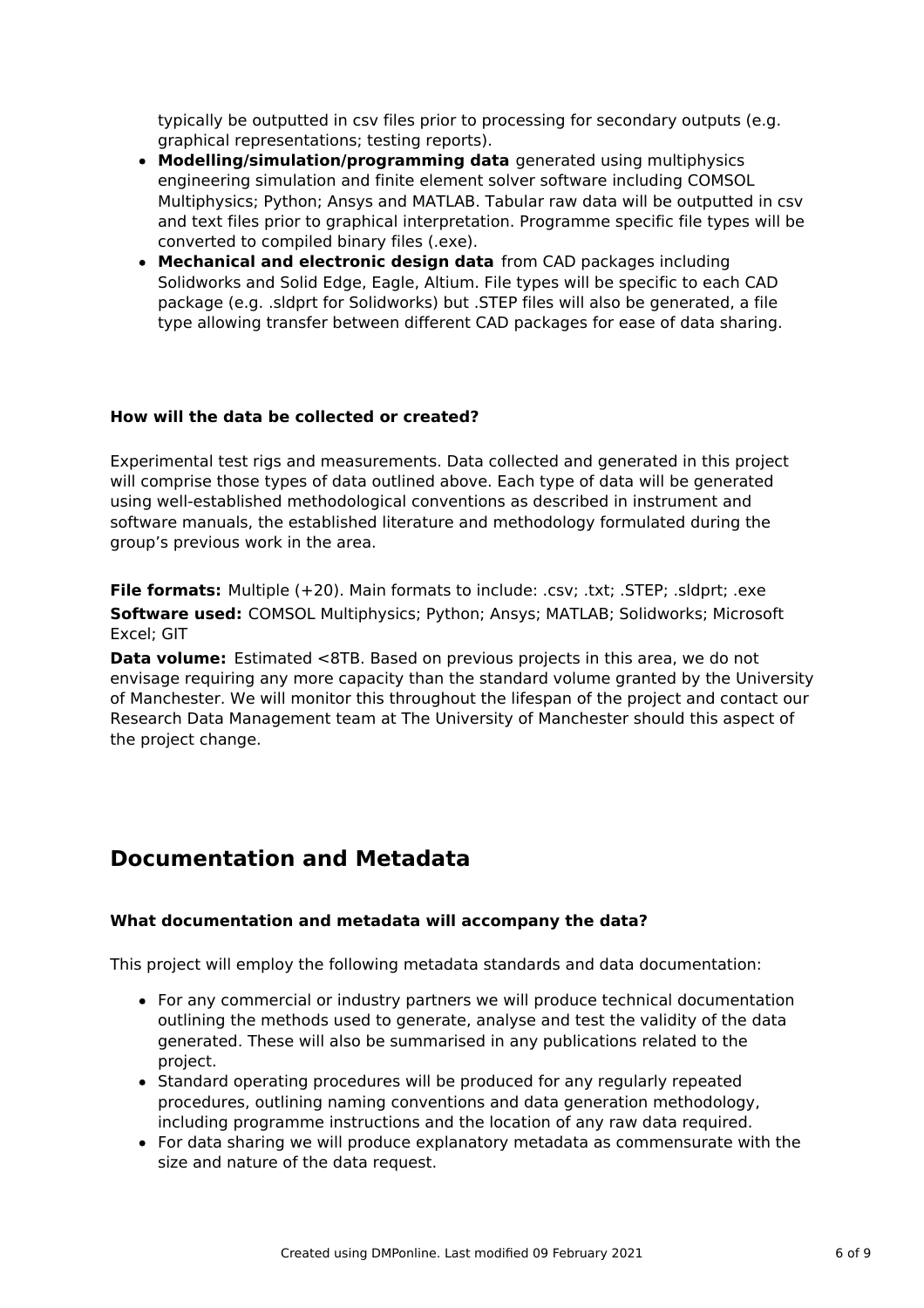# **Ethics and Legal Compliance**

### **How will you manage any ethical issues?**

The project will not collect any personal or sensitive date, or any information about persons whatsoever.

Given the nature of this research project, it is unlikely that the raw data would be suitable for sharing. However, the group will be happy to share secondary processed data (e.g. graphical representations/results tables) where we have already published in the public domain, there are no potential commercialisation or intellectual property issues, and any contractual obligations with the funder would not be compromised.

#### **How will you manage copyright and Intellectual Property Rights (IPR) issues?**

Data will be owned by the University. Data will be regularly reviewed for potential IP value and and best route for impact decided (free-share, patent) on a case by case basis. We have an industrial contact collaborating with us on a related project (ID70203). We may share data with them under our license agreement.

They have offered support for this project without charge.

# **Storage and Backup**

#### **How will the data be stored and backed up during the research?**

We will maintain data security internally by restricting access to the project's storage area to the UoM project staff following approval by the Principal Investigator. The main risks to data security and their solutions comprise:

- **Unauthorised access to the data**: As above, only project members will be given access to the data on the storage area. Data processed on laptops will be carried out on password-protected UoM issued devices. Physical access to the offices in which data is processed are protected by either key code access restrictions; swipe card only entry; or locked offices.
- **Export control violation:** The UoM has a stringent system related to the sharing of data outside of the UK. If a situation arises where we would potentially be looking to take or share controlled data outside of the UK we would comply with the UoM regulations related to such data and maintain contact with the Export Controls office to formulate the safest course of action.
- **Breach of contract confidentially clauses:** As above, only project members will be given access to the data that has not been formally shared. Physical access to the offices in which data is processed are protected by either key code access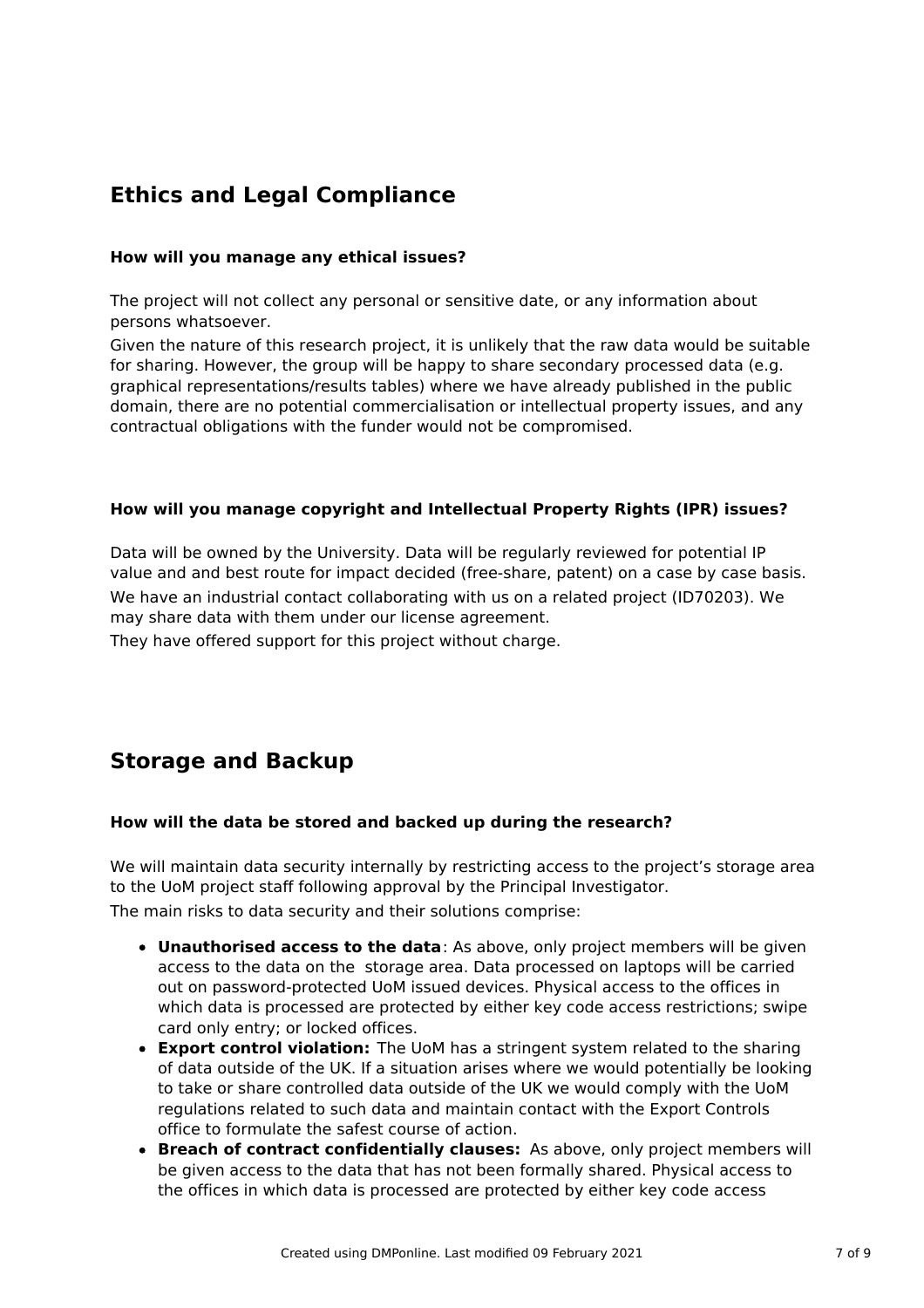restrictions; swipe card only entry; or locked offices.

#### **How will you manage access and security?**

Unless formally shared (e.g. by repository or by project team), access requires university account. Folder must be shared by agreement of PI or Co-investigators.

## **Selection and Preservation**

#### **Which data are of long-term value and should be retained, shared, and/or preserved?**

Electromagnetic signatures, geometry and material properties may be of continuing interest and should be preserved.

#### **What is the long-term preservation plan for the dataset?**

While there are no formal preservation standards for this type of data, we plan to retain the data for <10 years from the project end date in the project's storage area (e.g. dropbox) or any subsequently approved University of Manchester data repository. This represents a feasible time period for which novel research and/or follow-up work may be undertaken using this project's data.

# **Data Sharing**

#### **How will you share the data?**

We will evaluate data on a case-by-case basis for the method to deliver greatest impact and public good.

In most cases, this will mandate free sharing of data. This can be on request or via online repository, journal or data journal.

In some cases, this may mean retaining data for potential IP to support a technology translation activity.

#### **Are any restrictions on data sharing required?**